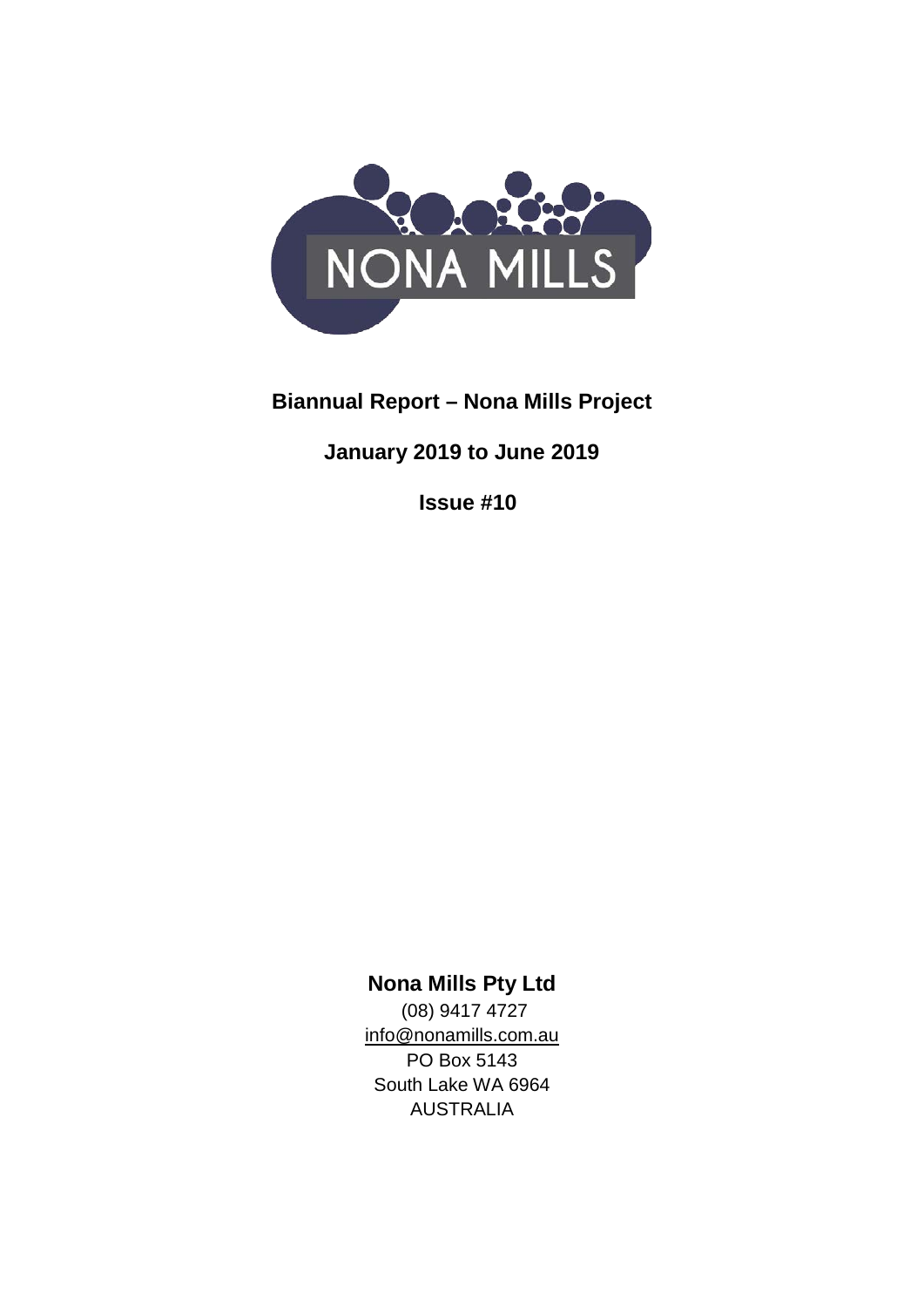# Contents

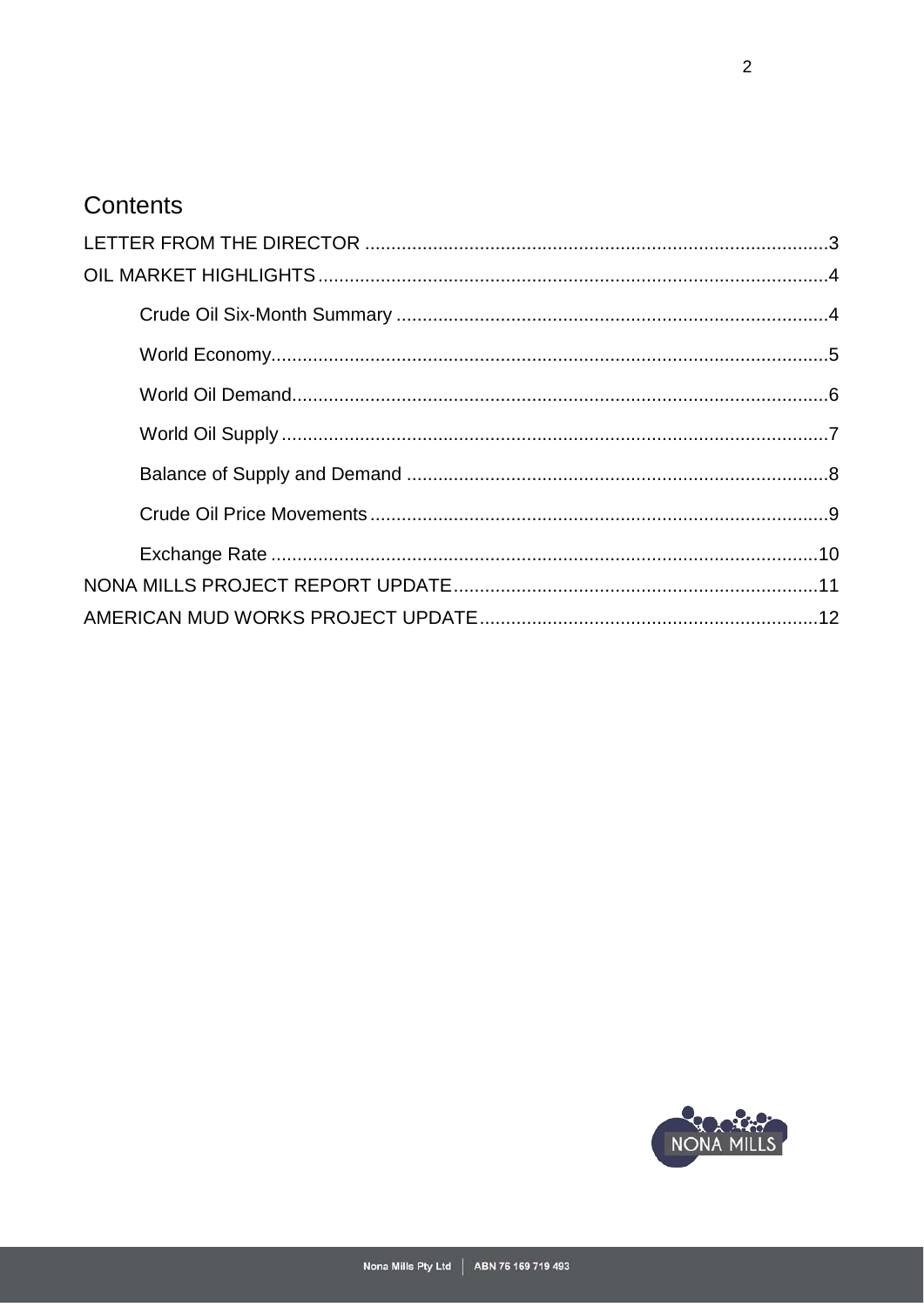### <span id="page-2-0"></span>LETTER FROM THE DIRECTOR

The OPEC Reference Basket (ORB) commenced 2019 rebounding in January and continuing to improve, averaging \$70.78/b by April. This six-month high was reached as the ongoing bullish market sentiment was fuelled by concerns about additional oil supply disruptions in the wake of new geopolitical risks in key oil producing regions.

In 1H2019 crude oil futures prices reached their highest level since last October on the back of improved market sentiment and robust oil market fundamentals amid oil supply outages. The ICE Brent averaged \$71.63/b, while the NYMEX WTI averaged \$63.87/b. Nonetheless, oil futures retreated in late April and early May, after traders



took profits following a steep rally earlier in April, while renewed trade tensions between the US and China raised worries about global energy demand, further weighing on the market.

Although oil prices continued to decline in June, both the Brent and Dubai price structures remained in steep backwardation. Prompt oil prices were still supported by healthy physical crude oil demand and reduced supply due to planned outages as well as the voluntary supply adjustments from OPEC and participating non-OPEC countries in the Declaration of Cooperation. Heightened geopolitical tensions in the Middle East and concerns about potential supply disruptions also added support to prompt prices. However, the WTI price structure remained in contango, specifically in the front of the curve, mirroring the US oil market oversupply.

The global economic growth forecast for 2019 remains at 3.2% and is expected to remain at 3.2% in 2020. While the US and China are forecast to slow slightly, some severely hit economies – mainly in Latin America and Turkey – are forecast to recover, keeping the global economic growth momentum unchanged from the 2019 level. Although large uncertainties remain, current growth forecasts assume no further down-side risks and that trade-related issues do not escalate further.

American Mud Works (AMW) in partnership with Nona Mills continues to make encouraging progress. The construction of the facility is almost at completion with expectations to be fully operational by March 2020 enabling AMW to provide an allinclusive service offering. This year AMW has succeeded in the formation of multiple strategic partnerships with key members of the oil and gas services community which will ensure continued advances in 2020. For more information on AMW please see the details attached.

Yours sincerely

<span id="page-2-1"></span>Wayne Blazejczyk **DIRECTOR**

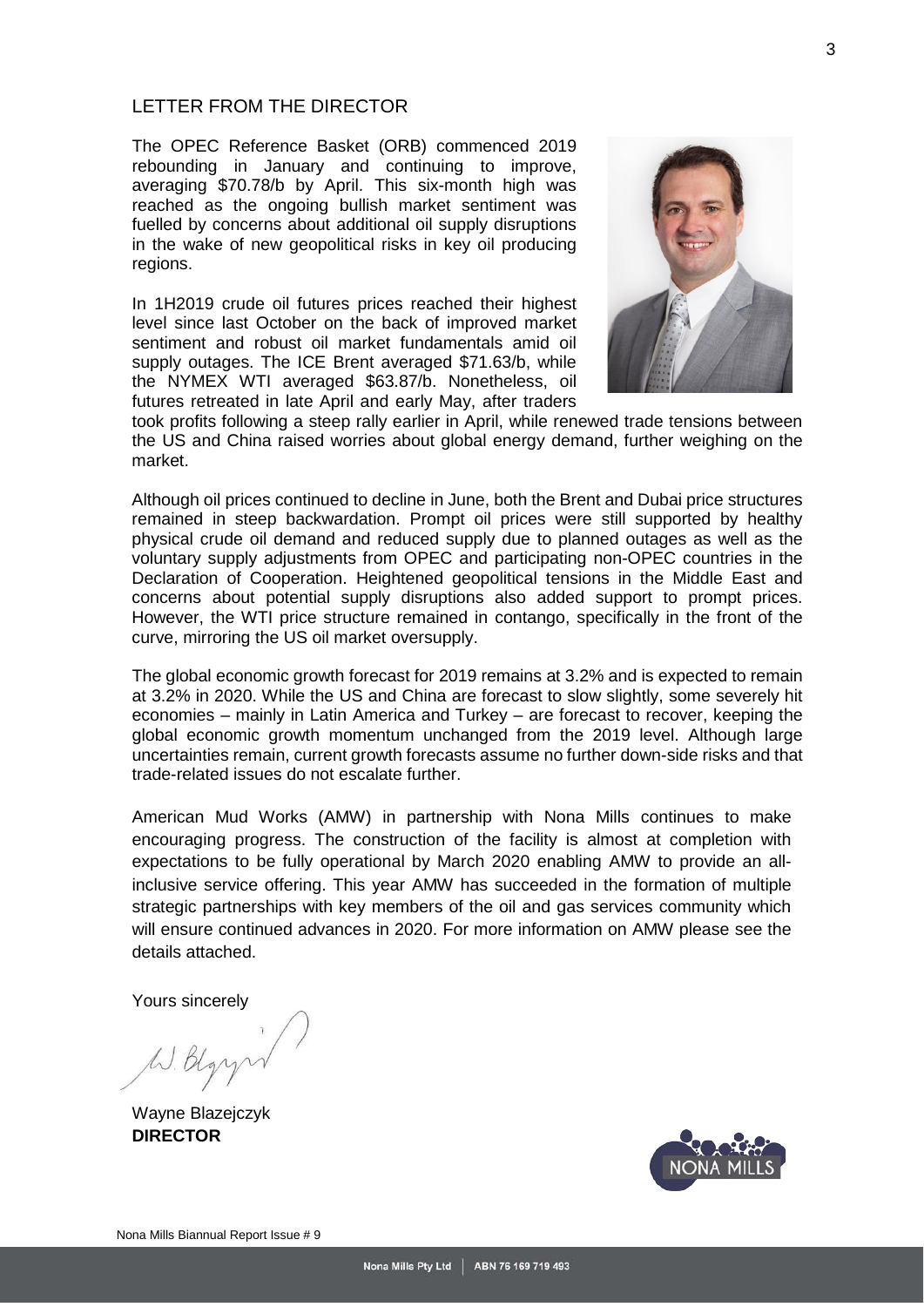#### OIL MARKET HIGHLIGHTS

#### <span id="page-3-0"></span>**Crude Oil Six-Month Summary**

The OPEC Reference Basket (ORB) continued to fluctuate in 1H19. Prices peaked in April at an average of \$70.78/b, however this was not sustained and prices then declined sharply in both May and June, by \$7/b, or 10%, month-on-month (m-o-m) to average \$62.92/b by the end of June. This is the lowest level since January, amid subdued economic data and a weakening global oil demand outlook.

Crude oil futures prices lessened significantly in 2Q19 with both ICE Brent and NYMEX WTI falling about 10% m-o-m, their biggest monthly drop in six months. Oil prices continued the downward trend registered in late May as market sentiment was dominated by concerns about a weakening global economic outlook and slowing oil demand growth amid actual disappointing global economic data and escalating trade disputes

By the end of the half year, ICE Brent settled at \$63.04/b, while NYMEX WTI fell m-o-m by \$6.16, or 10.1%, to average \$54.71/b. Although oil prices continued to decline in June, both the Brent and Dubai price structures remained in steep backwardation.

Prompt oil prices were still supported by healthy physical crude oil demand and reduced supply due to planned outages as well as the voluntary supply adjustments from OPEC and participating non-OPEC countries in the Declaration of Cooperation. Heightened geopolitical tensions in the Middle East and concerns about potential supply disruptions also added support to prompt prices. However, the WTI price structure remained in contango, specifically in the front of the curve, mirroring the US oil market oversupply



Sources: Argus Media, OPEC Secretariat and Platts.

<span id="page-3-1"></span>*Reference: OPEC Monthly Oil Market Report – July 2019*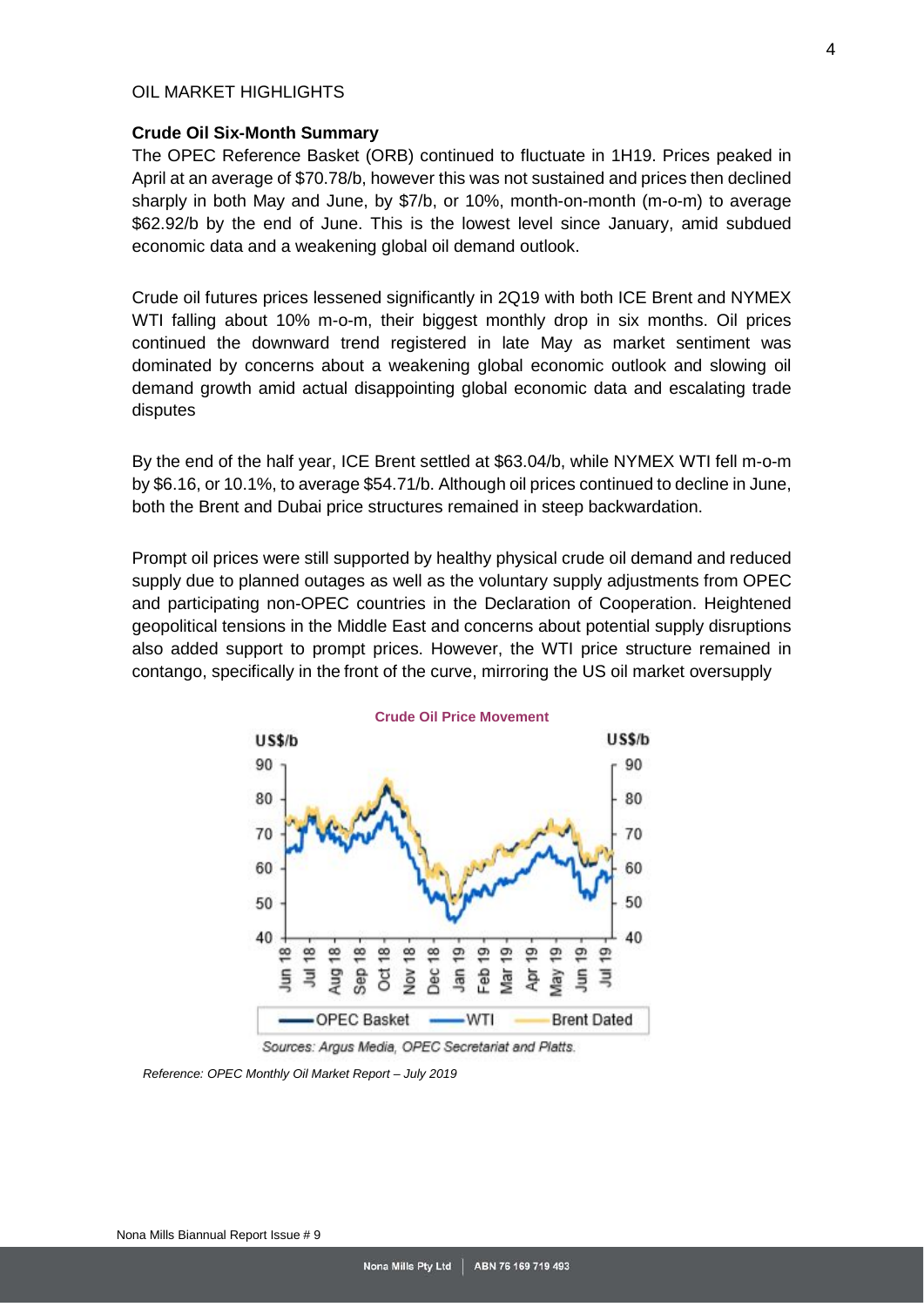### **World Economy**

The 2019 global economic growth forecast remains at 3.2%. After the most recent agreement between the US and China to not further raise tariffs, downward momentum has somewhat stabilised. Moreover, the ongoing commitment to a stable oil market by OPEC and non-OPEC producing countries participating in the 'Declaration of Cooperation' provides a further stabilising factor to economic growth in the near term.

Considering the ongoing challenges in several key OECD economies, especially the expected deceleration in the US and some counter-balancing developments in other OECD economies, OECD growth is forecast to slow to 1.6% in 2020, compared with 1.7% in 2019. The 2019 US economic growth forecast remains unchanged at 2.6%, while in 2020 slowing underlying growth, no longer supported by fiscal stimulus, is forecast reaching only 2.0%.

After low 2019 growth of 1.2%, GDP growth in the Euro-zone is forecast to slightly recover in 2020 to 1.2%. Japan's low growth, unchanged at 0.5% in 2019, is forecast to continue at the same level in 2020.

In the emerging economies, China's 2019 growth forecast remains at 6.2%. As the economy is expected to further slow, 2020 growth is forecast at 6.0%, but the outcome of trade-related negotiations may alter these forecasts. India's growth forecast remains at 6.8% for 2019, and is anticipated to pick up again in 2020 to 7.0%, depending on further reforms by the newly elected government. Brazil's 2019 growth forecast was revised down to stand at 0.9%, followed by projected growth of 1.7% in 2020. Further upside may come from the outcome of the ongoing structural reforms agenda. Russia's growth forecast for 2019 remains unchanged at 1.4%, followed by projected growth of 1.4% in 2020, which is subject not only to commodity prices, but also to political developments.

Growth risks pertain not only to trade issues, but also to ongoing challenges in several emerging and developing economies. Also, high debt levels in several important economies could post serious challenges to affected countries, not only due to limitations in fiscal space, but also as those economies credit rating situations may worsen. Brexit may pose additional risks. Moreover, the slowdown in manufacturing activity seems to be continuing, and while trade negotiations between the US and China are continuing and the raising of tariffs has been postponed, other trade-related uncertainties remain.

|                            | Euro-      |     |     |          |      |     |       |       |        |               |
|----------------------------|------------|-----|-----|----------|------|-----|-------|-------|--------|---------------|
|                            | World OECD |     |     | US Japan | zone | UK  | China | India |        | Brazil Russia |
| 2019                       | 3.2        | 1.7 | 2.6 | 0.5      | 1.2  | 1.4 | 6.2   | 6.8   | 0.9    |               |
| Change from previous month | 0.01       | 0.0 | 0.0 | 0.0      | 0.0  | 0.0 | 0.0   | 0.0   | $-0.5$ | 0.0           |
| 2020                       | 3.2        | 1.6 | 2.0 | 0.5      | 1.2  | 1.4 | 6.0   | 7.0   |        |               |

#### **Economic growth rate and revision, 2017-2018\*, %**

Note:  $*$  2019-2020 = Forecast.

Source: OPEC Secretariat.

<span id="page-4-0"></span>*Reference: OPEC Monthly Oil Market Report – July 2019*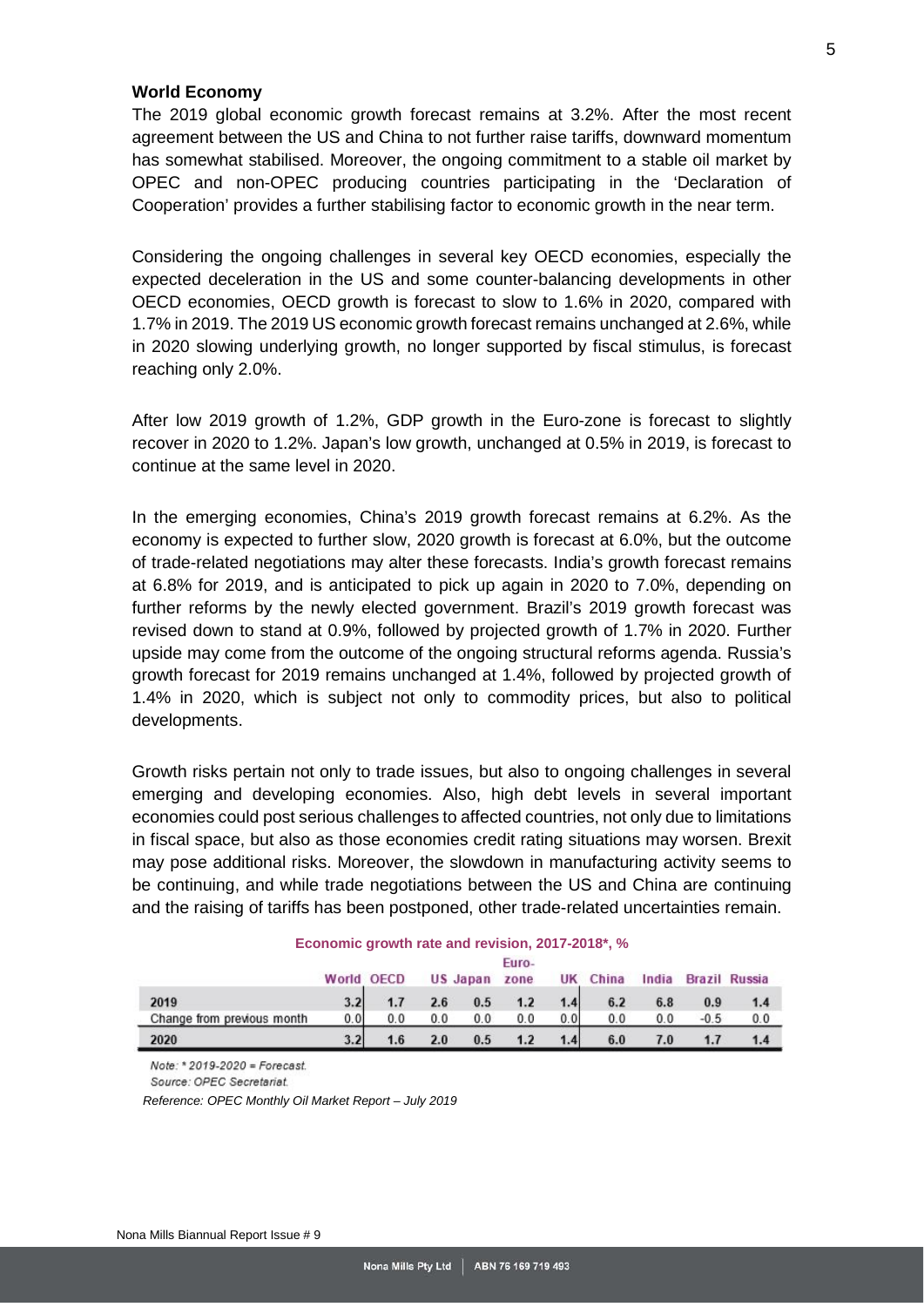#### **World Oil Demand**

World oil demand in 2019 is forecast to increase by 1.14 mb/d, unchanged from the previous assessment, with total world demand averaging 99.87 mb/d.

Oil demand growth in the OECD region is projected to rise by more than 0.14 mb/d, led by OECD America, with the petrochemical sector providing strong support to oil requirements.

In the non-OECD, projections show oil demand increasing by around 1.0 mb/d in 2019 with Other Asia, followed by China, dominating oil demand growth amid steady requirements from the transportation sector.

In 2020, world oil demand is forecast to grow by 1.14 mb/d y-o-y, similar to the current year rate of growth. The OECD is projected to increase by 0.09 mb/d with Americas being the only OECD region in positive growth territory; OECD Europe and Asia-Pacific oil demand will drop by 0.03 mb/d and 0.07 mb/d, respectively, y-o-y. In the non-OECD region, oil demand is anticipated to add 1.05 mb/d with most of the support coming from Other Asia, particularly India, followed by China.

Total global oil demand is projected to exceed the 100 mb/d threshold to reach 101.01 mb/d. However, several factors associated with 2020 oil demand projections could influence oil demand behaviour going forward. These factors include: macroeconomic developments in major consuming countries; the strength of substitution with natural gas and other fuels; subsidy programmes and their removal; the effect of commissioning/delays/closure of mega projects in the downstream; and fuel-efficiency programmes, especially in the transportation sector.

|                              |       |       |             |             |        |       | <b>Change 2019/18</b> |          |
|------------------------------|-------|-------|-------------|-------------|--------|-------|-----------------------|----------|
|                              | 2018  | 1Q19  | <b>2Q19</b> | <b>3Q19</b> | 4Q19   | 2019  | Growth                | <u>%</u> |
| Americas                     | 25.53 | 25.29 | 25.65       | 26.07       | 26.01  | 25.76 | 0.23                  | 0.88     |
| of which US                  | 20.73 | 20.69 | 20.86       | 21.21       | 21.03  | 20.95 | 0.22                  | 1.05     |
| Europe                       | 14.32 | 13.97 | 14.19       | 14.69       | 14.31  | 14.29 | $-0.02$               | $-0.15$  |
| Asia Pacific                 | 7.99  | 8.40  | 7.60        | 7.67        | 8.04   | 7.93  | $-0.06$               | $-0.81$  |
| <b>Total OECD</b>            | 47.84 | 47.66 | 47.44       | 48.43       | 48.36  | 47.98 | 0.14                  | 0.29     |
| Other Asia                   | 13.64 | 13.91 | 14.21       | 13.72       | 14.22  | 14.01 | 0.38                  | 2.77     |
| of which India               | 4.73  | 5.03  | 4.93        | 4.58        | 5.15   | 4.92  | 0.19                  | 4.05     |
| Latin America                | 6.53  | 6.36  | 6.51        | 6.85        | 6.50   | 6.56  | 0.03                  | 0.47     |
| Middle East                  | 8.12  | 8.25  | 8.01        | 8.47        | 7.88   | 8.15  | 0.03                  | 0.37     |
| Africa                       | 4.33  | 4.45  | 4.42        | 4.36        | 4.50   | 4.43  | 0.10                  | 2.31     |
| <b>Total DCs</b>             | 32.62 | 32.97 | 33.16       | 33.40       | 33.10  | 33.16 | 0.54                  | 1.65     |
| FSU                          | 4.82  | 4.75  | 4.74        | 5.03        | 5.11   | 4.91  | 0.09                  | 1.87     |
| Other Europe                 | 0.74  | 0.75  | 0.71        | 0.75        | 0.84   | 0.76  | 0.02                  | 2.69     |
| China                        | 12.71 | 12.63 | 13.19       | 13.00       | 13.43  | 13.06 | 0.35                  | 2.77     |
| <b>Total "Other regions"</b> | 18.27 | 18.13 | 18.64       | 18.78       | 19.38  | 18.74 | 0.46                  | 2.53     |
| <b>Total world</b>           | 98.73 | 98.76 | 99.24       | 100.61      | 100.84 | 99.87 | 1.14                  | 1.15     |
| Previous estimate            | 98.73 | 98.76 | 99.24       | 100.61      | 100.84 | 99.87 | 1.14                  | 1.15     |
| Revision                     | 0.00  | 0.00  | 0.00        | 0.00        | 0.00   | 0.00  | 0.00                  | 0.00     |

#### **World Oil Demand in 2019\*, mb/d** (million barrels per day) \*

 $Note: *2019 = Forecast.$ 

Totals may not add up due to independent rounding. Source: OPEC Secretariat.

*Reference: OPEC Monthly Oil Market Report – July 2019*

Nona Mills Biannual Report Issue # 9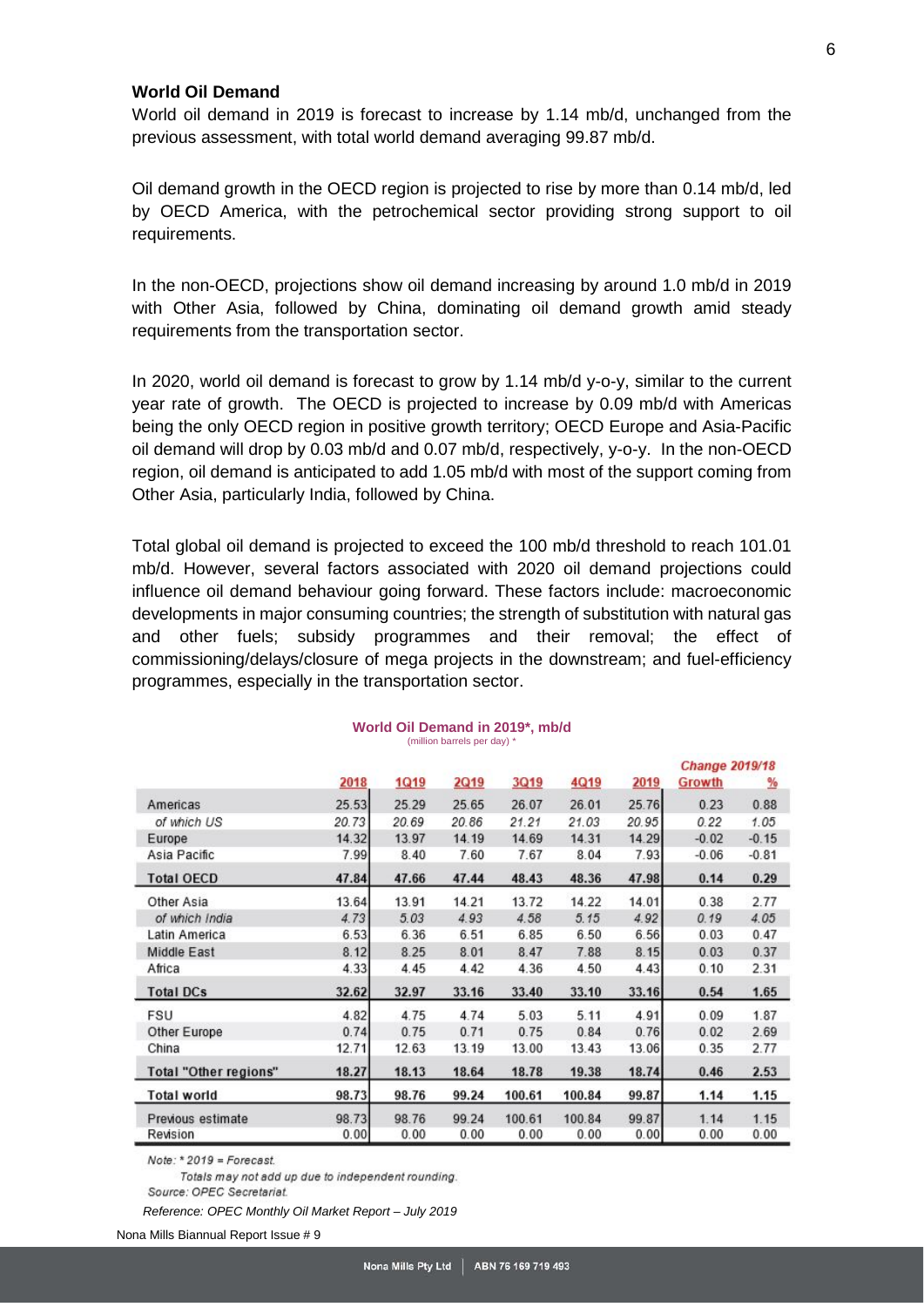#### <span id="page-6-0"></span>**World Oil Supply**

The non-OPEC oil supply growth forecast for 2019 was revised down by 95 tb/d to 2.05 mb/d y-o-y and average 64.43 mb/d. The main reason for this downward revision is the extension of the production adjustments by the OPEC and non-OPEC countries participating in the Declaration of Cooperation (DoC) for the next nine months (3Q19- 1Q20), as well as lower-than-expected oil output in Brazil, Norway and Russia in 2Q19. The downward revision comes despite robust m-o-m growth in the US of 0.32 mb/d in April, with US liquids supply growth now forecast at 1.90 mb/d, y-o-y.

Non-OPEC oil supply in 2020 is projected to grow by 2.44 mb/d for an average 66.87 mb/d. The US (1.7 mb/d), Brazil (0.4 mb/d), Norway (0.2 mb/d), Canada, Russia, Australia and Kazakhstan are the main growth drivers, while Mexico, Colombia, the UK, Indonesia and Thailand are expected to see the largest declines. The 2020 non-OPEC supply forecast, despite an expected increase in new pipeline takeaway from the Permian Basin by July 2020 of more than 2.5 mb/d, is subject to many uncertainties, including oil prices, investment discipline, hedging, cost inflation, unplanned outages related to technical issues, delayed startups and maintenance duration.

OPEC NGLs production in 2019 and 2020 is expected to grow by 0.07 mb/d and 0.03 mb/d to average 4.84 mb/d and 4.87 mb/d, respectively.



Source: OPEC Secretariat.

*Reference: OPEC Monthly Oil Market Report – July 2019*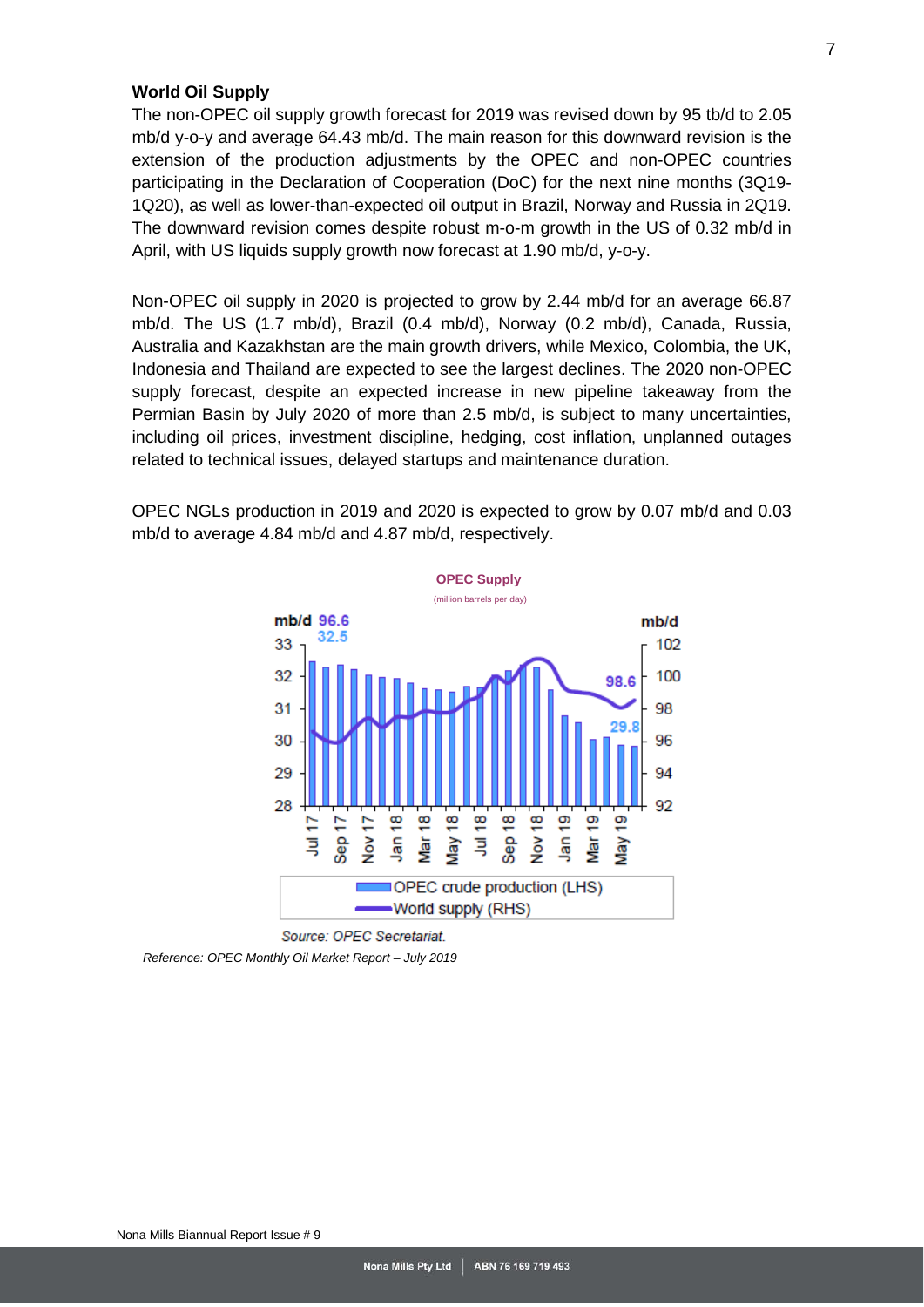#### **Non-OPEC Supply**

(million barrels per day)

|                              |       |              |       |         |             |         | <b>Change 2019/18</b> |          |  |  |
|------------------------------|-------|--------------|-------|---------|-------------|---------|-----------------------|----------|--|--|
|                              | 2018  | <u> 1Q19</u> | 2Q19  | 3Q19    | <u>4Q19</u> | 2019    | Growth                | <u>%</u> |  |  |
| Americas                     | 23.99 | 25.03        | 25.28 | 25.91   | 26.77       | 25.75   | 1.76                  | 7.34     |  |  |
| of which US                  | 16.66 | 17.79        | 18.36 | 18.64   | 19.46       | 18.57   | 1.90                  | 11.43    |  |  |
| Europe                       | 3.83  | 3.82         | 3.61  | 3.71    | 3.97        | 3.78    | $-0.05$               | $-1.34$  |  |  |
| Asia Pacific                 | 0.41  | 0.43         | 0.46  | 0.48    | 0.50        | 0.47    | 0.06                  | 14.36    |  |  |
| <b>Total OECD</b>            | 28.23 | 29.28        | 29.36 | 30.10   | 31.23       | 30.00   | 1.77                  | 6.26     |  |  |
| <b>Other Asia</b>            | 3.55  | 3.55         | 3.48  | 3.47    | 3.45        | 3.49    | $-0.07$               | $-1.87$  |  |  |
| Latin America                | 5.19  | 5.17         | 5.35  | 5.55    | 5.67        | 5.44    | 0.24                  | 4.70     |  |  |
| <b>Middle East</b>           | 3.21  | 3.22         | 3.22  | 3.20    | 3.20        | 3.21    | 0.00                  | $-0.01$  |  |  |
| Africa                       | 1.52  | 1.54         | 1.55  | 1.59    | 1.62        | 1.58    | 0.06                  | 3.89     |  |  |
| <b>Total DCs</b>             | 13.47 | 13.48        | 13.59 | 13.82   | 13.95       | 13.71   | 0.24                  | 1.76     |  |  |
| <b>FSU</b>                   | 14.29 | 14.55        | 14.17 | 13.92   | 14.30       | 14.23   | $-0.06$               | $-0.40$  |  |  |
| of which Russia              | 11.35 | 11.53        | 11.36 | 11.34   | 11.34       | 11.39   | 0.05                  | 0.40     |  |  |
| <b>Other Europe</b>          | 0.12  | 0.12         | 0.12  | 0.12    | 0.12        | 0.12    | 0.00                  | $-1.15$  |  |  |
| China                        | 4.02  | 4.10         | 4.11  | 4.05    | 4.10        | 4.09    | 0.07                  | 1.79     |  |  |
| Total "Other regions"        | 18.43 | 18.77        | 18.41 | 18.09   | 18.52       | 18.44   | 0.01                  | 0.08     |  |  |
| <b>Total non-OPEC</b>        |       |              |       |         |             |         |                       |          |  |  |
| production                   | 60.13 | 61.53        | 61.35 | 62.00   | 63.70       | 62.15   | 2.02                  | 3.36     |  |  |
| Processing gains             | 2.25  | 2.28         | 2.28  | 2.28    | 2.28        | 2.28    | 0.03                  | 1.24     |  |  |
| <b>Total non-OPEC supply</b> | 62.38 | 63.81        | 63.63 | 64.28   | 65.97       | 64.43   | 2.05                  | 3.28     |  |  |
| Previous estimate            | 62.37 | 63.70        | 63.49 | 64.54   | 66.28       | 64.51   | 2.14                  | 3.43     |  |  |
| Revision                     | 0.02  | 0.11         | 0.15  | $-0.25$ | $-0.31$     | $-0.08$ | $-0.10$               | $-0.15$  |  |  |

Note:  $*$  2019 = Forecast.

Totals may not add up due to independent rounding.

Source: OPEC Secretariat.

*Reference: OPEC Monthly Oil Market Report – July 2019*

## <span id="page-7-0"></span>**Balance of Supply and Demand**

Demand for OPEC crude in 2019 was revised up by 0.1 mb/d to stand at 30.6 mb/d, 1.0 mb/d lower than the 2018 level. Compared with the last report, both 1Q19, and 2Q19 were revised down by 0.1 mb/d each, while both 3Q19 and 4Q19 were revised up by 0.3 mb/d each.

When compared to the same quarter in 2018, demand for OPEC crude in 1Q19 was 1.8 mb/d lower, while 2Q19 and 3Q19 are expected to show a drop of 0.9 mb/d and 0.4 mb/d, respectively. 4Q19 is forecast to fall by 0.9 mb/d.

According to secondary sources, OPEC crude production averaged 30.5 mb/d in 1Q19, about 0.3 mb/d higher than the demand for OPEC crude in the same period, while in 2Q19, OPEC crude production averaged 29.9 mb/d, around 0.8 mb/d lower than the demand for OPEC crude

#### Change 2019 2019/18 2018 1Q19 2019 3019 4Q19 (a) World oil demand 98.73 98.76 99.24 100.61 100.84 99.87  $1.14$ Non-OPEC supply 62.38 63.81 63.63 64.28 65.97 64.43  $2.05$ 4.82 OPEC NGLs and non-conventionals 4.76  $0.07$ 4.80 4.87 4.86 4.84 (b) Total non-OPEC supply and OPEC NGLs 67.14 68.61 68.45 69.15 70.83 69.27 2.12 Difference (a-b) 31.59  $30.15$ 30.79 31.46 30.01 30.61  $-0.98$ **OPEC crude oil production** 31.86 30.47 29.95 **Balance**  $0.28$  $0.32$  $-0.84$

#### **Balance of supply and demand 2019-2020\***

Notes:  $*2019$  = Forecast.

Totals may not add up due to independent rounding.

Source: OPEC Secretariat.

Nona Mills Biannual Report Issue # 9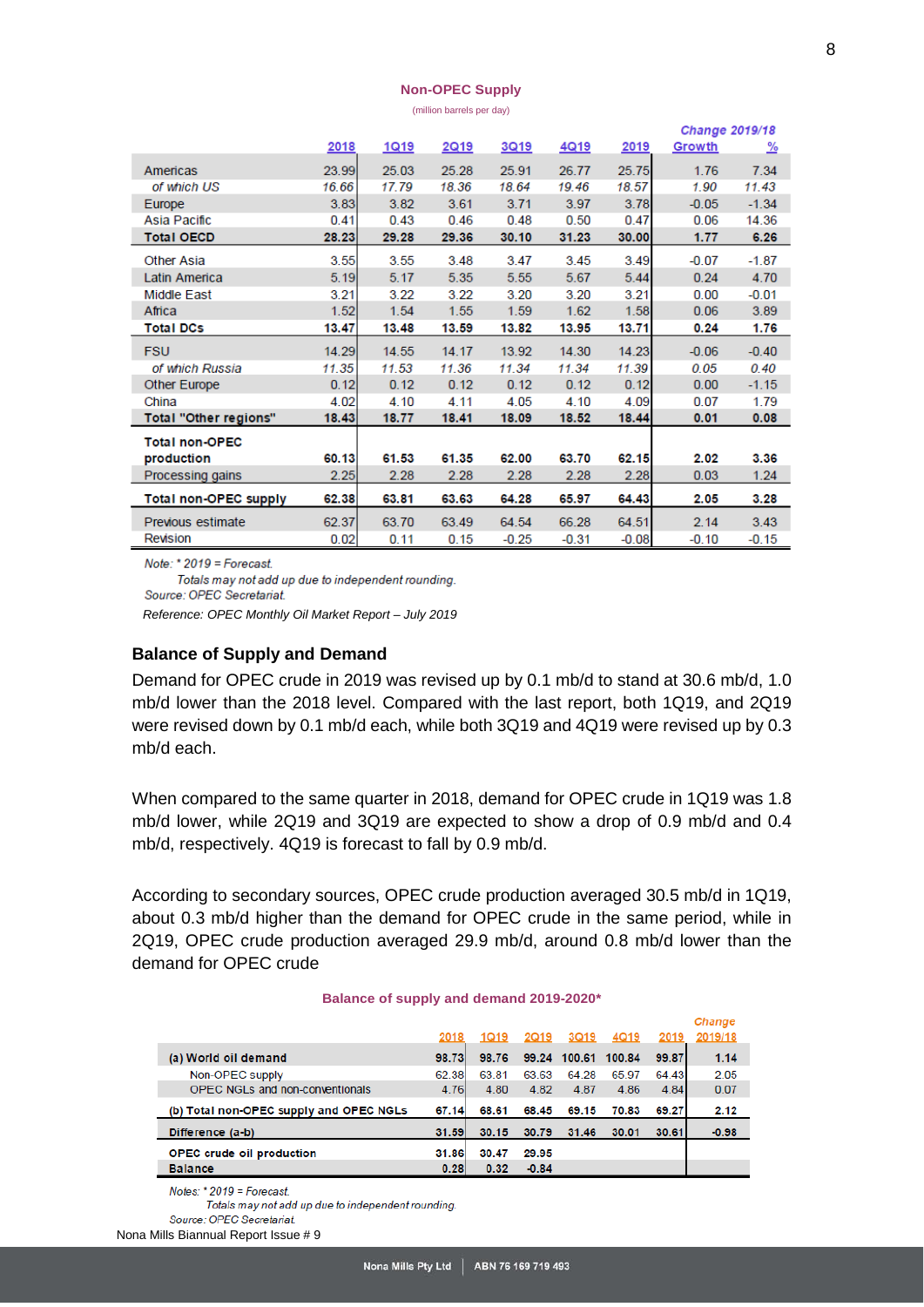#### <span id="page-8-0"></span>**Crude Oil Price Movements**

The OPEC Reference Basket (ORB) commenced the year with a monthly average of \$58.74/b. A high point was reach in April at \$70.78/b, however this was not sustained and prices then declined in May and June by about \$7/b, or 10%, m-o-m, as all ORB component values dropped significantly alongside their perspective crude oil benchmarks. By the end of 1H19 the ORB value had declined to \$62.92/b, its lowest level since January, amid subdued economic data and a weakening global oil demand outlook.

Crude oil futures prices declined significantly by the end of 1H19 with both ICE Brent and NYMEX WTI falling about 10% m-o-m, their biggest monthly drop in six months. Oil prices continued the downward trend registered in late May as market sentiment was dominated by concerns about a weakening global economic outlook and slowing oil demand growth amid actual disappointing global economic data and escalating trade disputes. In June, ICE Brent was \$7.27, or 10.3%, m-o-m lower at \$63.04/b, while NYMEX WTI fell m-o-m by \$6.16, or 10.1%, to average \$54.71/b. Year-to-date (Y-t-d), ICE Brent was \$4.99, or 7.0%, lower at \$66.17/b, while NYMEX WTI decreased by \$8.02, or 12.2%, to \$57.45/b. DME Oman crude oil futures also declined m-o-m by \$8.01 in June, or 11.5%, over the previous month, to settle at \$61.85/b. Y-t-d, DME Oman was down by \$2.64, or 3.9%, at \$65.77/b.

Hedge funds and other money managers continued to close out more bullish positions in June, and net long positions reached their lowest since February in both ICE Brent and NYMEX WTI amid bearish sentiment on the global economic outlook and oil demand growth this year, while most forecasters lowered their oil demand projections for 2019.

Although oil prices continued to decline in June, both the Brent and Dubai price structures remained in steep backwardation. Prompt oil prices were still supported by healthy physical crude oil demand and reduced supply due to planned outages as well as the voluntary supply adjustments from OPEC and participating non-OPEC countries in the Declaration of Cooperation. Heightened geopolitical tensions in the Middle East and concerns about potential supply disruptions also added support to prompt prices. However, the WTI price structure remained in contango, specifically in the front of the curve, mirroring the US oil market oversupply.

Sweet/sour crude differentials widened in both Europe and Asia, while they narrowed slightly in the US Gulf Coast (USGC).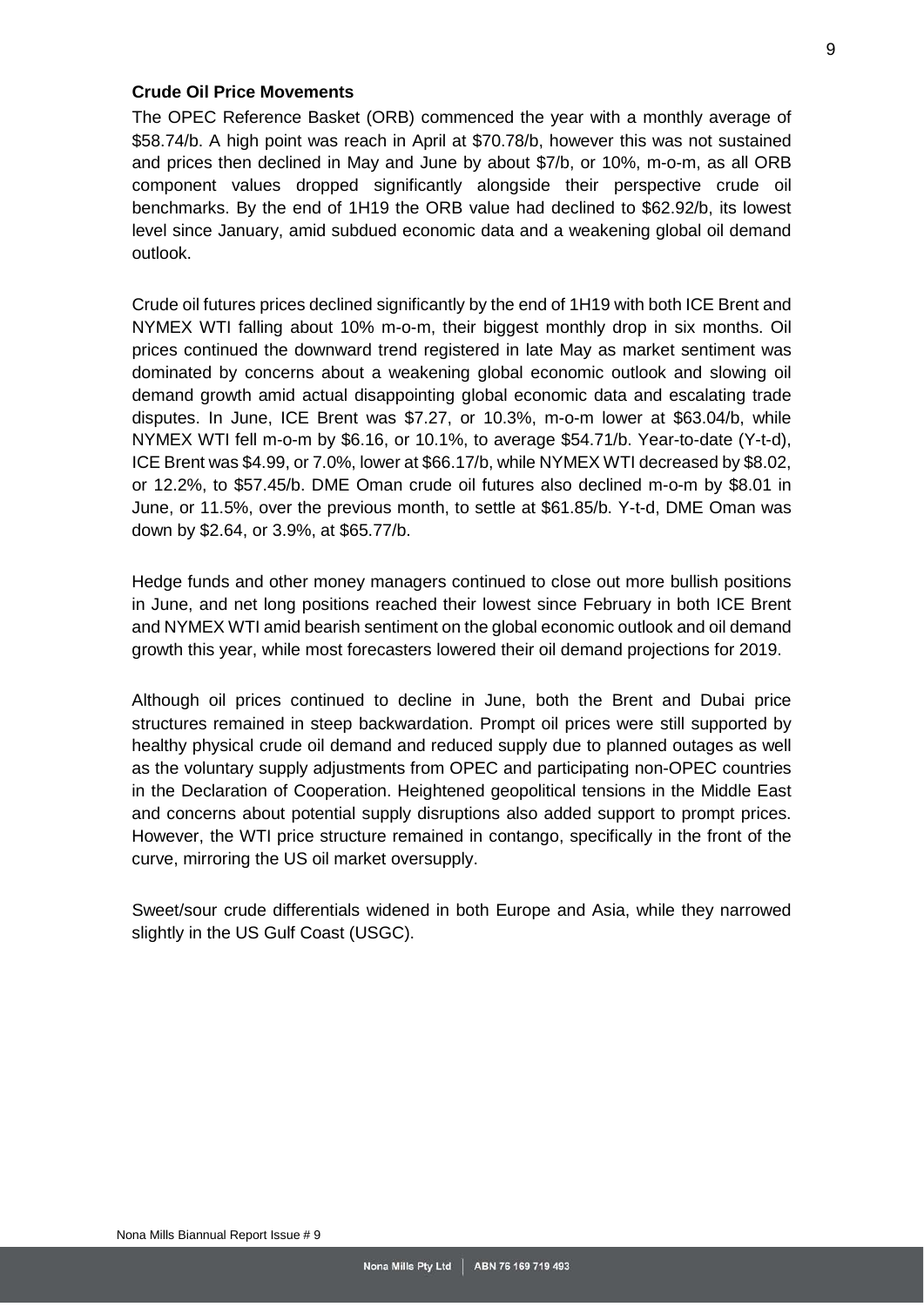

## <span id="page-9-0"></span>**Exchange Rate**

The USD generally weakened against both major and emerging market currencies in 2Q19 with firming market expectation for interest rate reductions by the US Federal Reserve (US Fed).

Again the major currency counterparts, in fact the latest economic projections of the US Fed released at the end of its June meeting showed around half of its policymakers projecting at least one interest rate cut this year. Against the euro, the USD declined on average by 1.0%. While the ECB signalled that it expects to keep interest rates unchanged until at least the first half of 2020, the market perceived the overall statement as less accommodative than anticipated, leading to euro appreciation. Against the Swiss franc, it was flat during the month. Against the Japanese Yen, the dollar lost 1.6%, with strong demand for safe assets due to the persistent uncertainties related to the trade disputes, and the aforementioned outlook for lower interest rates in the US. Meanwhile, on the contrary, the dollar gained by 1.3% against the pound sterling on increasing uncertainties regarding Brexit in view of the ongoing leadership contest in a major government coalition party.

<span id="page-9-1"></span>With regard to the emerging market currencies in 1H19, on average, the USD advanced against the Chinese Yuan by 0.4% m-o-m, but was generally stable during 2Q19 in anticipation of the G20 summit meeting between the US and Chinese authorities. Against the Indian rupee, the dollar decreased by 0.5%, despite an interest rate cut by the Reserve Bank of India. Against the Brazilian real, the US dollar decreased by 3.6%, mainly on increasing optimism regarding the discussions of the government pension reform package in the country's congress; this outweighed economic data showing deceleration in the first half of 2019. Against the Russian ruble, the dollar decreased by 0.9% despite an interest rate cut by the Central Bank and retreating oil prices, amid overall weakness of the USD, and increasing demand of local currency for dividend payments.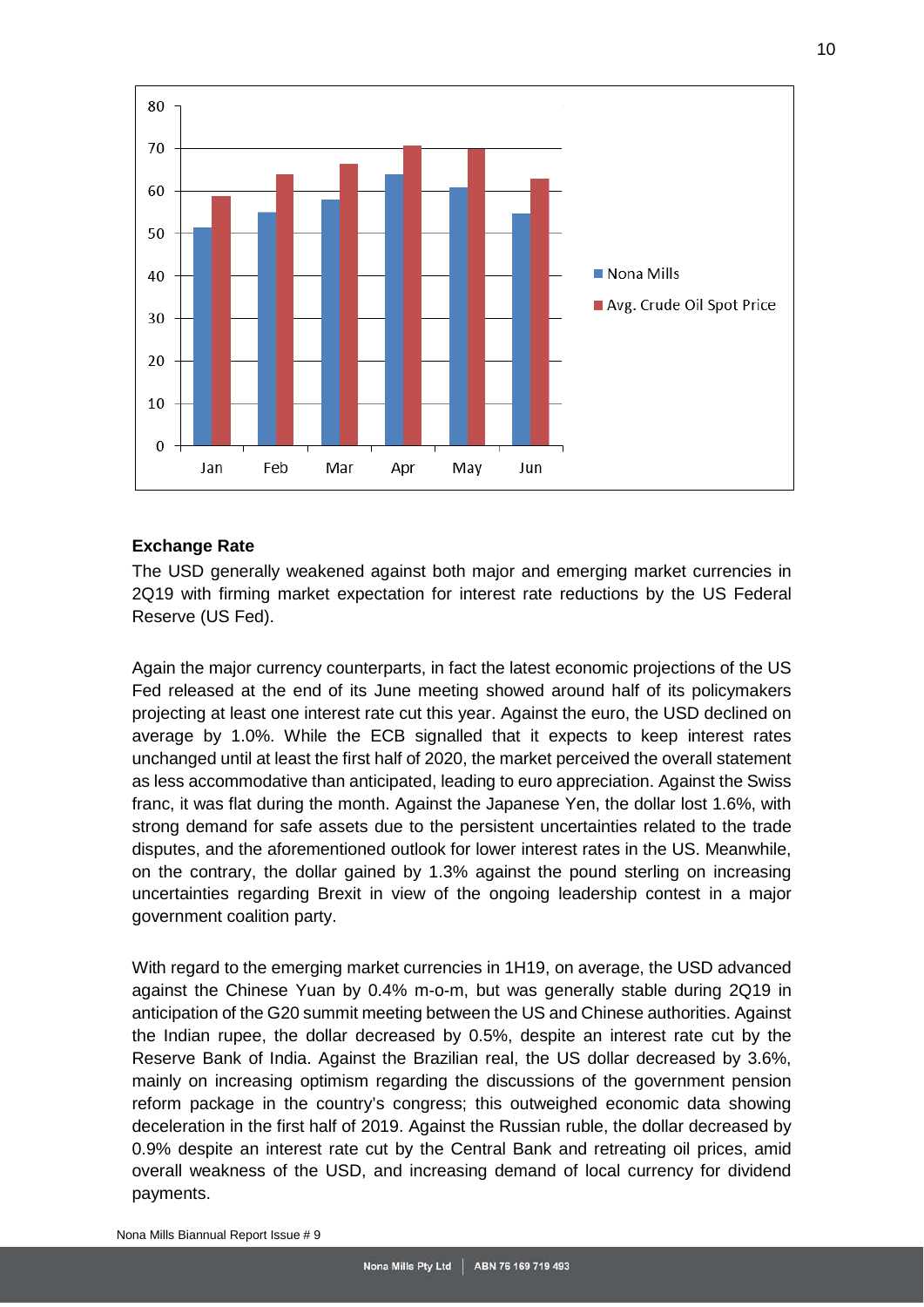### NONA MILLS PROJECT REPORT UPDATE

Over the first half of 2019 prices on the Nona Mills Project (NMP) held steady, ranging between \$50 - \$63/b, peaking in April at an average price of \$63.86/b. The industry continues to believe that we will see prices remain firm at \$50/b and above.

Due to large fluctuations in the market experienced in 1H19 and the trepidation of operating at a loss, the operator made the decision to limit developmental spending on the lease. While prices have firmed in the \$50 -\$60/b range, many producers are staying cautious about new development. This decision has resulted in a continual drop in production on the lease.

The operator continued to decrease operating costs throughout the first half of the year, however in spite of the firming of prices, the drop in production prevented the lease from achieving a profit in 1H19.

With all this taken into consideration the net investor revenue of the NMP additionally takes into account the freight, taxes, royalties and operating costs each month. Please note that payment details are received three to four months in arrears. Given the current economic climate it is important to be reminded that the Nona Mills Project is not a shortterm consideration.

<span id="page-10-0"></span>

For the six-month period of January to June 2019 operational costs exceeded the investment, so on a month by month reconciliation there were no royalties payable.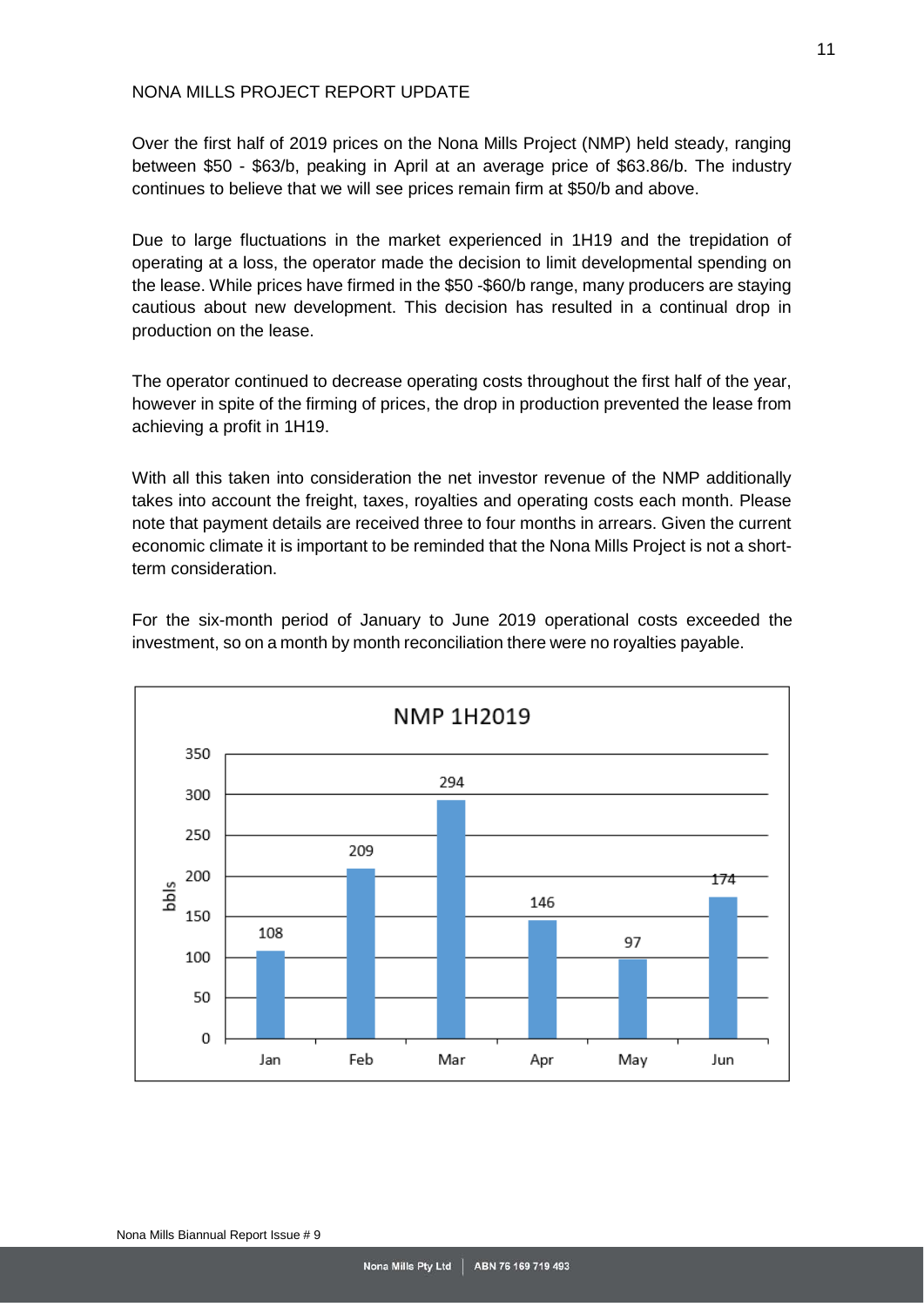## AMERICAN MUD WORKS PROJECT UPDATE

The fourth quarter in the Tri-State is always interesting, as many of the operators in the area have drilled up their annual budgets and are laying down rigs. However, there are those operators that for one reason or another have gotten behind schedule and are scrambling to finish out the year. Additionally, this year we are witnessing some consolidation that has been the norm in the oil and gas industry for the past five years. For example, Equinor, a national oil and gas company from Norway, is a new player in town.

Each year the operators in the Tri-state area reach out to the various vendors in the area and ask them to submit a formal bid to provide services for the coming year. This bidding process includes current price listings and current services provided. As American Mud Works (AMW) was new to the community in 2019 they were not requested to submit any bids, however the Directors have persisted and completed the submission of bids to all of the operators in the area. The following companies received bids from AMW as of Sept 16, 2019: Jay Bee Oil, Montage, Equinor, Huntley and Huntley, Ascent Encino, Edgemarc, Tug Hill, Utica Resources, Antero, Arsenal Resources, EQT, Gulfport, CNX and SWN.

Equinor recently met with the Monroe County Chamber of Commerce and has made a 15 year commitment to Monroe County. Equinor will locate their corporate offices in Monroe County and their first project is the drilling of 27,000 acres located 25 miles from the AMW facilities. The Regional manager met with the AMW team in October to tour the AMW sites. Equinor had one rig up by November 1st and will have four rigs operating by end of March 2020.

Bri-chem Chemical is a publicly traded Canadian company that is a significant supplier of chemicals to most of the operators in the Tri-state area. In addition to selling chemicals, Bri-Chem has also supplied drilling mud to many of the operators in the area. In September Bri-Chem made the decision to get out of the drilling business in the Tristate area; upon hearing this news AMW contacted Bri-Chem's senior management and asked if Bri-Chem would consider recommending AMW as the drilling fluids supplier to their customer base. After several conversations, Bri-Chem made the decision to endorse AMW to their customer base and invited AMW to their corporate headquarters to work out the terms of a mutually beneficial agreement. AMW and Bri-Chem have reached agreement on terms and expect to have a signed agreement prior to the end of 2019. Upon signing Bri-Chem will transfer control of one rig to AMW and they plan to turn over a total of at least four rigs to AMW by year end.

Recently AMW has visited with several operator's field managers and two managers from Back Yard Services companies. A common message was that the operators are looking at consolidating vendors in 2020. This speaks well to the all-inclusive service offering of AMW, encompassing heavy drilling fluid and heavy brine water manufacturing, chemical sales, treatment services; cleaning of heavy drilling fluids, dirty water and produced water, all from a centralized location.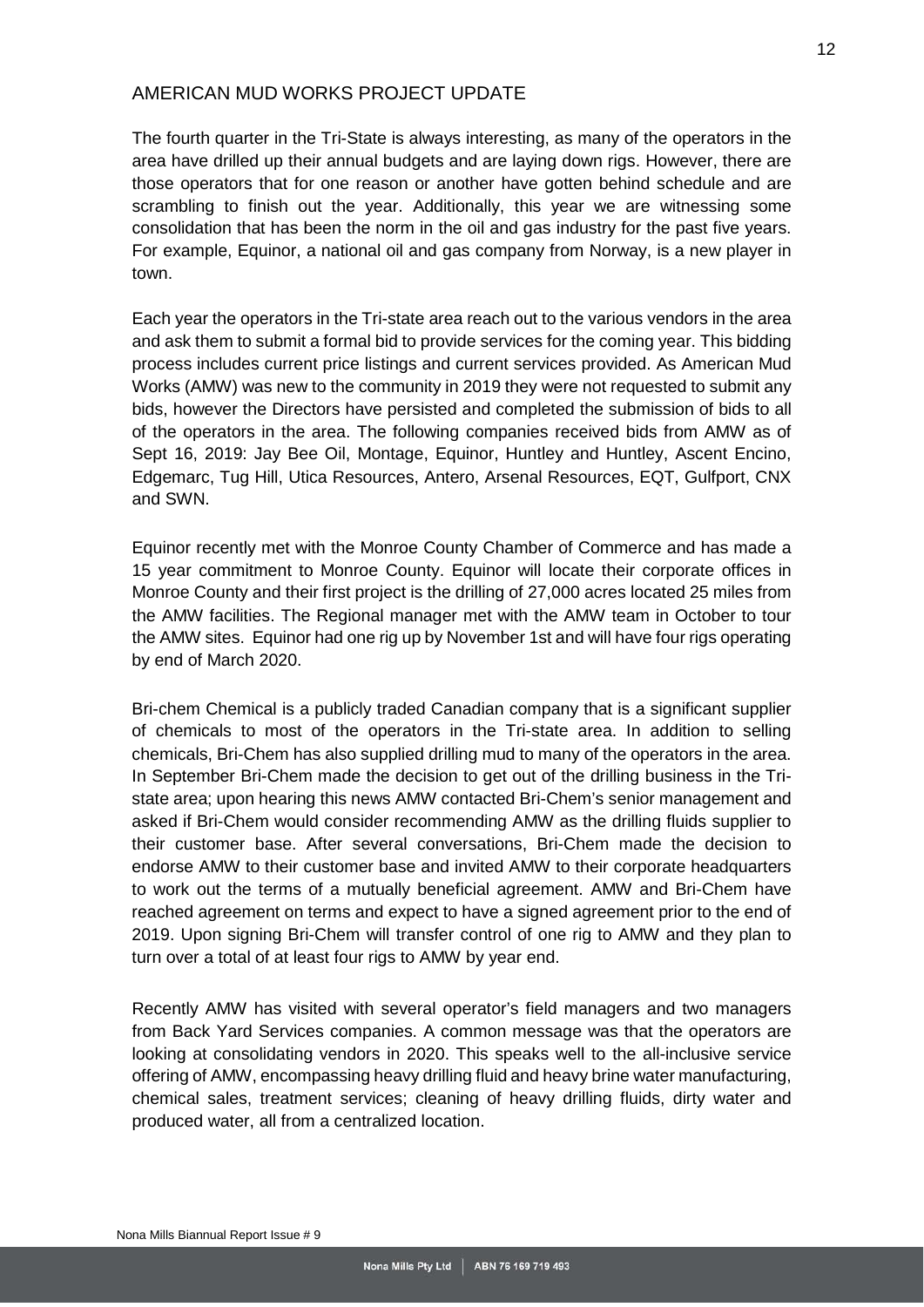AMW aims to form strategic partnerships with key members of the oil and gas services community. AMW is currently interviewing potential partners in Back Yard Services Companies (Iron Horse, Capex and Whites). AMW is also in the process of meeting with a large chemical companies that require the use of the AMW facilities for storage and as a centralized distribution facility (Bri-Chem).

Moving forward, AMW has met with the CEO of Jay Bee Oil and Gas, one of the companies that has laid down their rigs, and they were working with a key client to possibly start a new well. AMW is anticipating that Equinor will assign a rig to AMW by the end of the year. Most of AMW sales in Q419 will be to those operators that are 24x7 working to finish their 2019 drilling schedule. In anticipation of these emergency sales, AMW has approximately 1,000 barrels of drilling mud mixed and available upon demand.

It is very apparent that once AMW has the Mud and Water Treatment facility operational sales for mud will increase dramatically, as the one-stop shop model will be in full play.

As previously mentioned, AMW had identified a capital partner in April of this year that had committed to a \$10 million debt facility that would provide funding for the construction of the treatment facility as well as the funding for inventor used in the manufacturing of drilling fluids. Based upon this commitment, AMW anticipated that the treatment plant would be fully operational by August 2019. Unfortunately, the capital partner has been dealing with some internal issues; thus, the funding has not been completed. AMW is now working with a group of current investors and several new investors to put the credit facility in place. Based upon the progress made to date, AMW anticipates that funding and construction will ramp up on the treatment plant with expectations to be fully operational by March 2020.



*Pictured: American Mud Works – Waste Treatment site, Woodsfield Ohio*